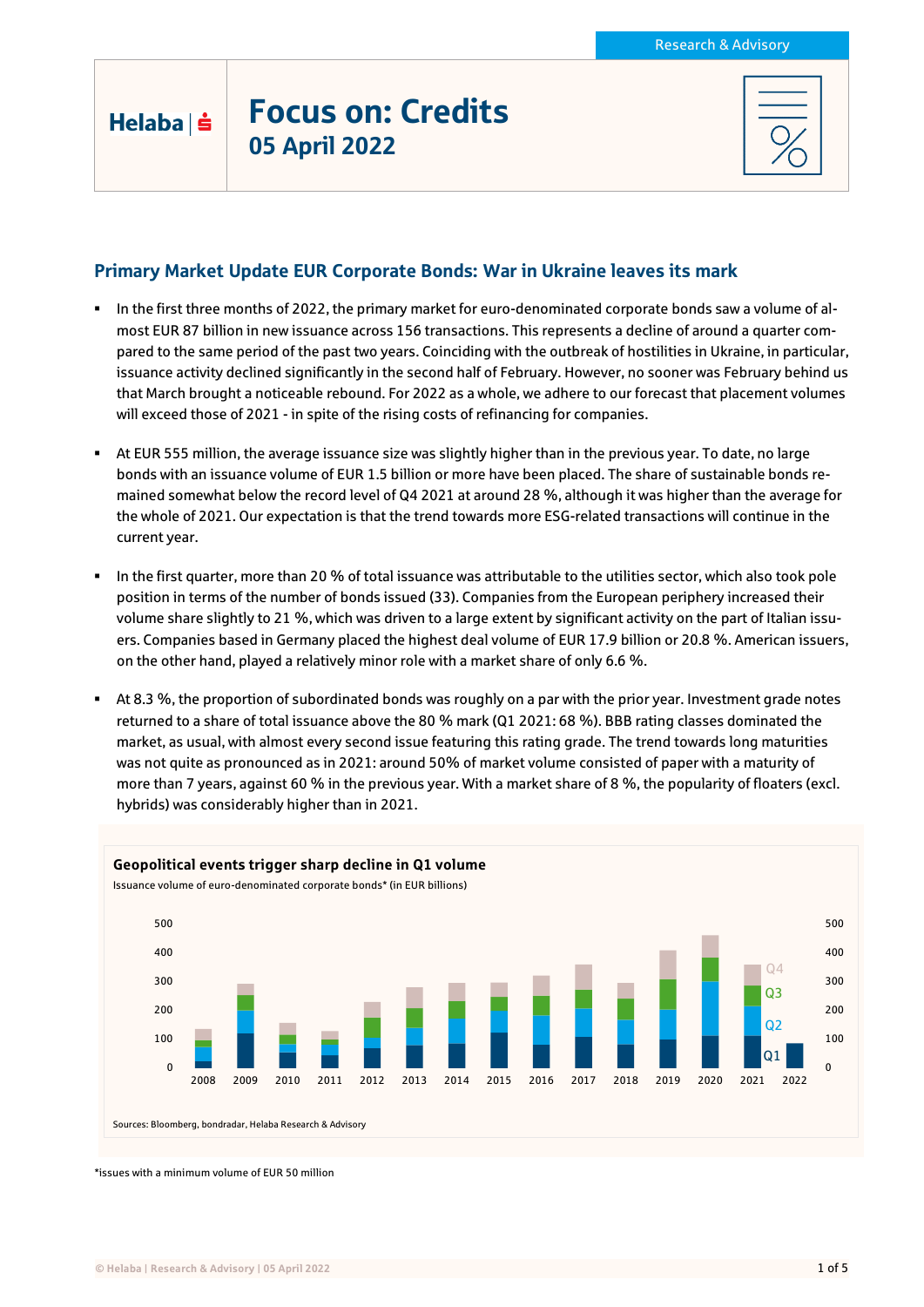







2014 2015 2016 2017 2018 2019

2020 2021 2022

 $250$  $250 - 500$ 

 $500 - 1000$ 

 $1000 - 1500$ >=1500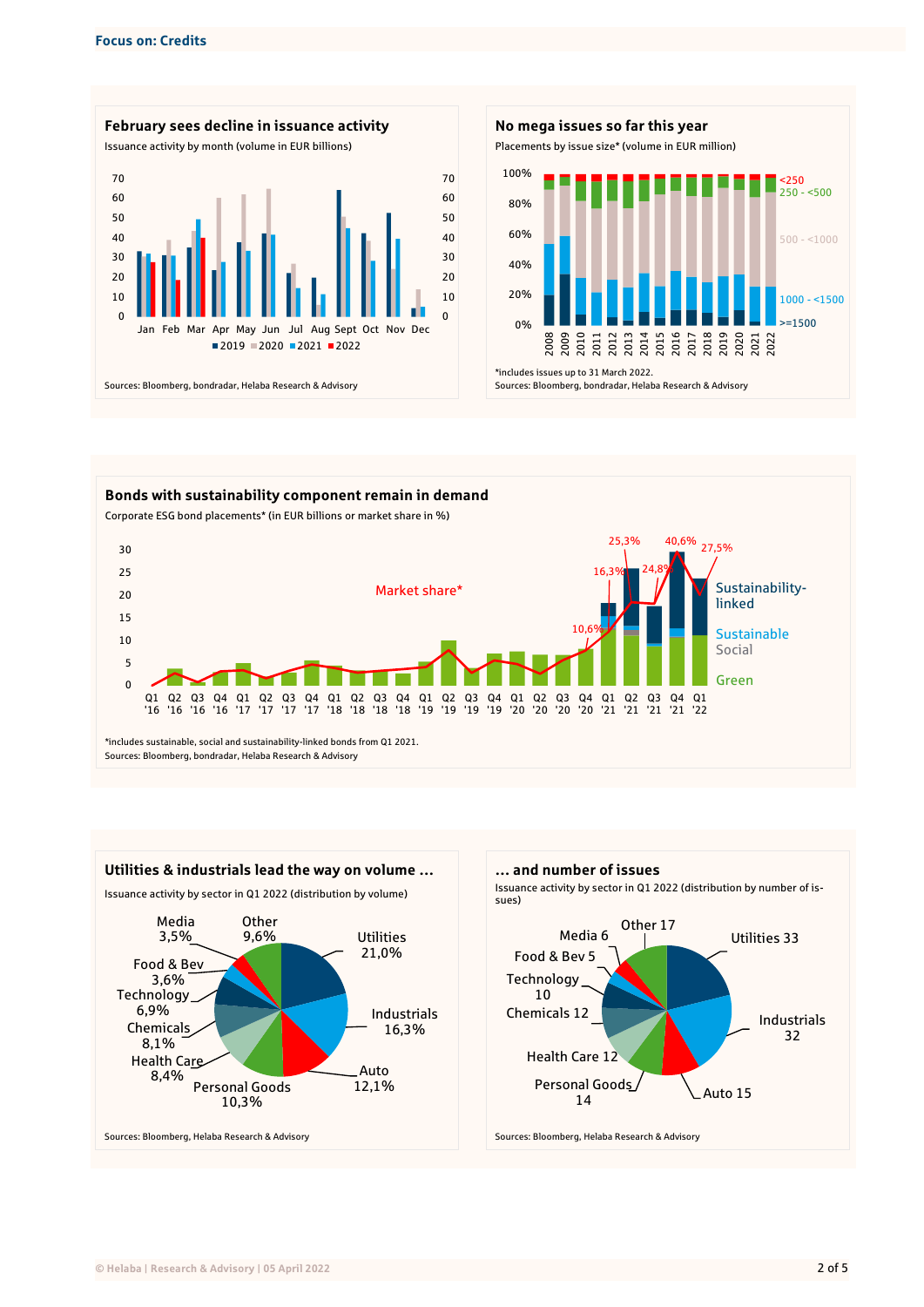









Sources: Bloomberg, bondradar, Helaba Research & Advisory





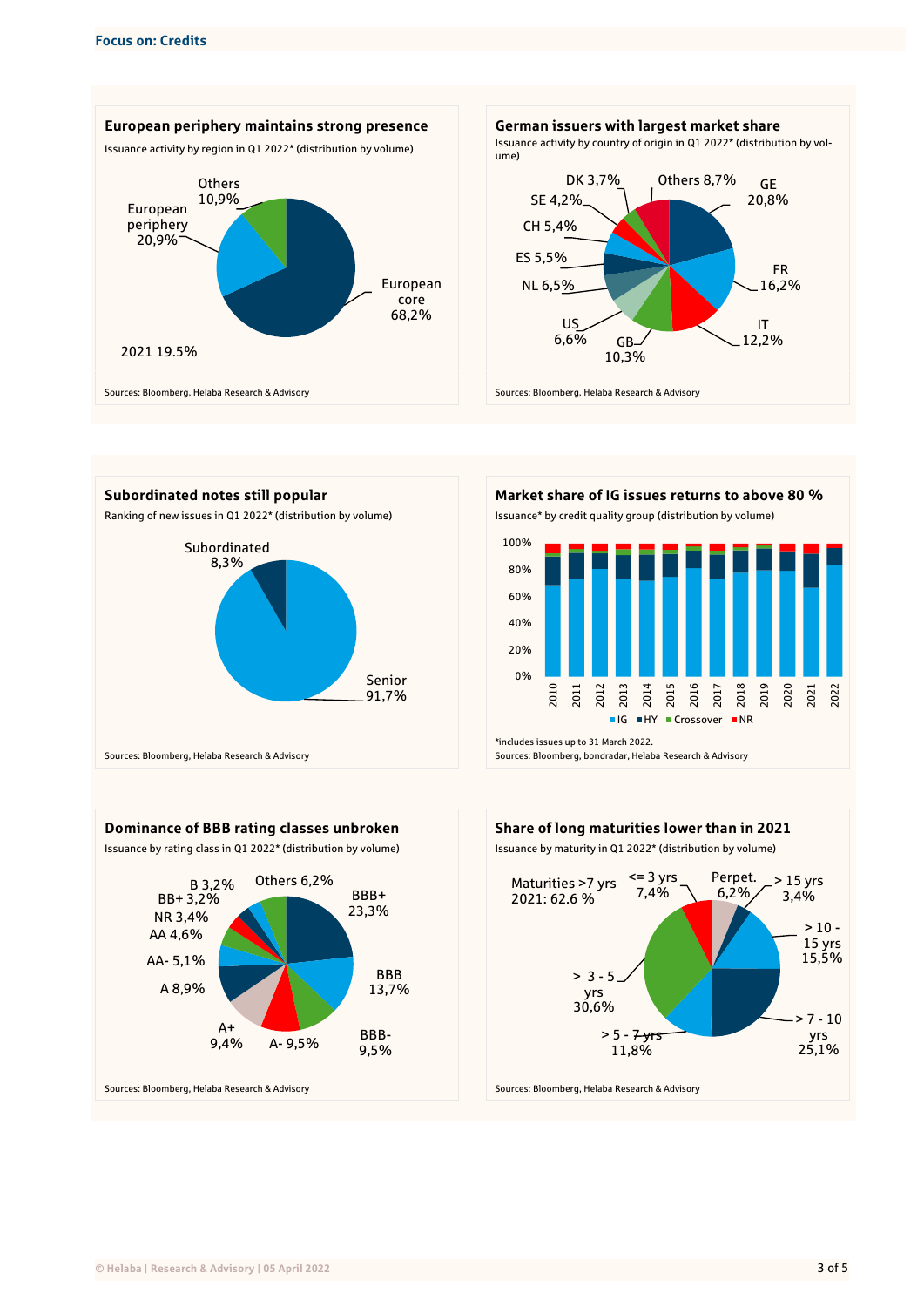